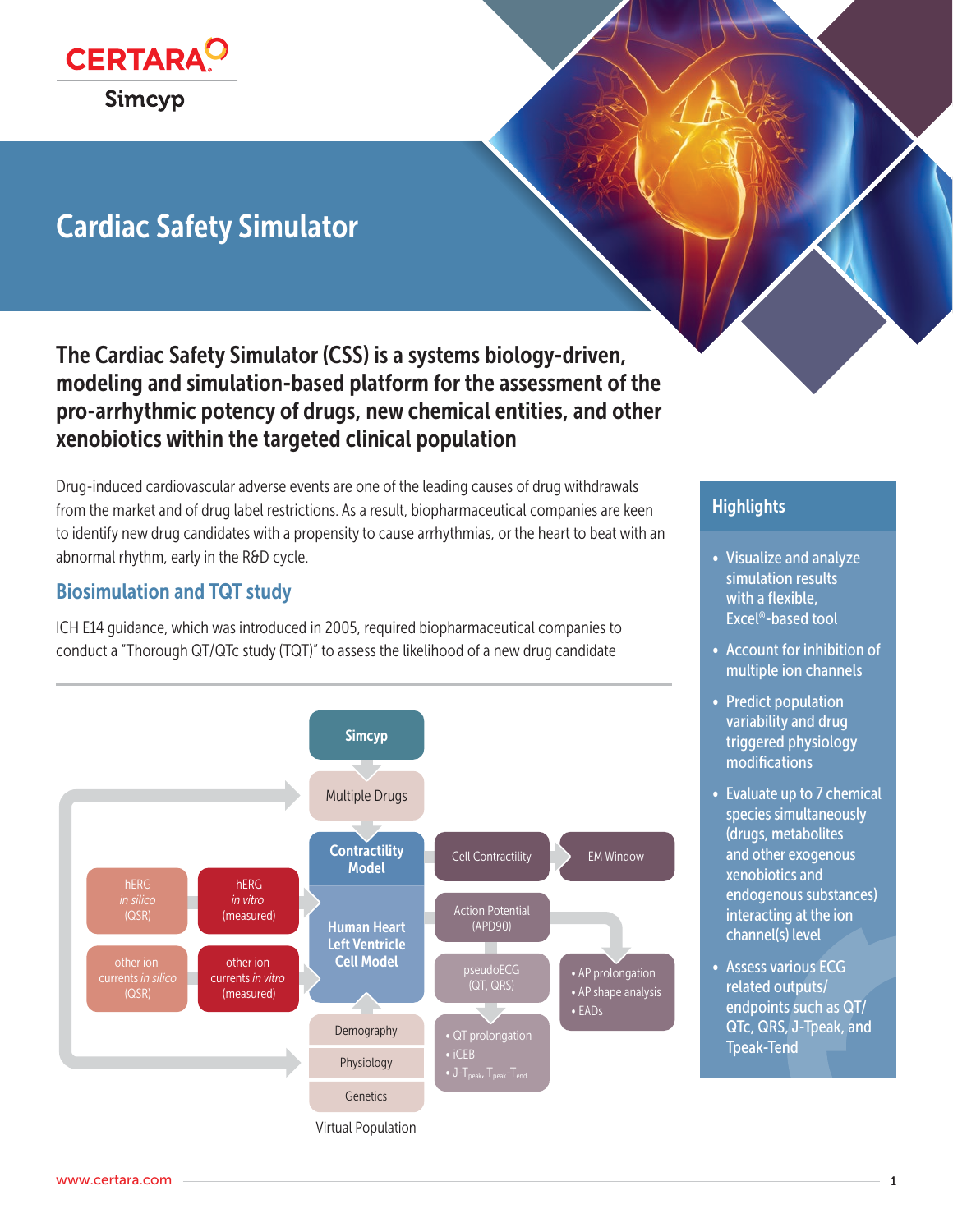### **Advantages**

- Save time learning complex software: CSS is designed to be intuitive and easy for non-modelers to use
- Maximize investment in software: CSS is connected to the Simcyp Simulator allowing use of the leading platform for population-based *in vitro-in vivo* (IVIVE)/ physiologically-based pharmacokinetics (PBPK)
- Enable early assessment of cardiac liability: Enhanced QSAR models enable assessment of drug triggered ion channel current inhibition even when *in vitro* data are not available
- Comprehensive cardiac safety assessment: Use demographic, physiological and genetic information to evaluate a drug's risk of cardiac toxicity

producing lethal ventricular arrhythmias. A TQT study requires a new drug candidate to be given to healthy volunteers in escalating doses, often up to the maximally-tolerated dose. The participant's response to the drug is then monitored using high quality electrocardiograms (ECGs) to gain more understanding about its potential cardiotoxicity.

However, TQT studies are expensive and time-consuming. They may also result in the development of some drug candidates being stopped prematurely before the drug's entire clinical profile has been evaluated. By enabling early cardiotoxicity risk to be measured more precisely, Certara's CSS allows biopharmaceutical companies to make more informed go/no go decisions regarding their new drug candidates. In the next few years, TQT studies will likely be replaced with properlydesigned first-in-patient studies combined with *in silico* modeling.

# CSS: Value across drug discovery cycle

The CSS platform can inform decision-making at every stage of drug development. In pre-clinical development, it brings together quantitative structure activity relationship (QSAR) and *in vitro* physiological measurements, generating early information on cardiac safety without incurring additional cost. During clinical development, *in vivo* data can be combined with CSS to enable a more robust assessment of cardiac risk with a focus on the impact of population variability.

CSS uses drug-triggered cardiac ion-current disruption data in combination with predicted *in vivo* drug exposure data to evaluate the factors influencing potential cardiac risk. It can account for the inhibition of multiple cardiac ion channels to assess pro-arrhythmic potency. CSS also uses demographic, physiological and genetic information (and parameter variability) to evaluate risk of cardiac toxicity. Finally, it can measure the influence of multiple drugs on ventricular ion currents and simulated ECGs.

While CSS version 2.0 is now a standalone product, it can also be used with the Simcyp Populationbased Simulator, which simulates *in vivo* drug concentration – time data and their associated population variability. Combining knowledge gained from the Simcyp Simulator and CSS enriches the assessment of pro-arrhythmic potential and facilitates the design of clinical studies. Available early phase clinical studies results with robust QT assessment can be used for the simulation approach validation and extended to real life situations via virtual scenarios testing.



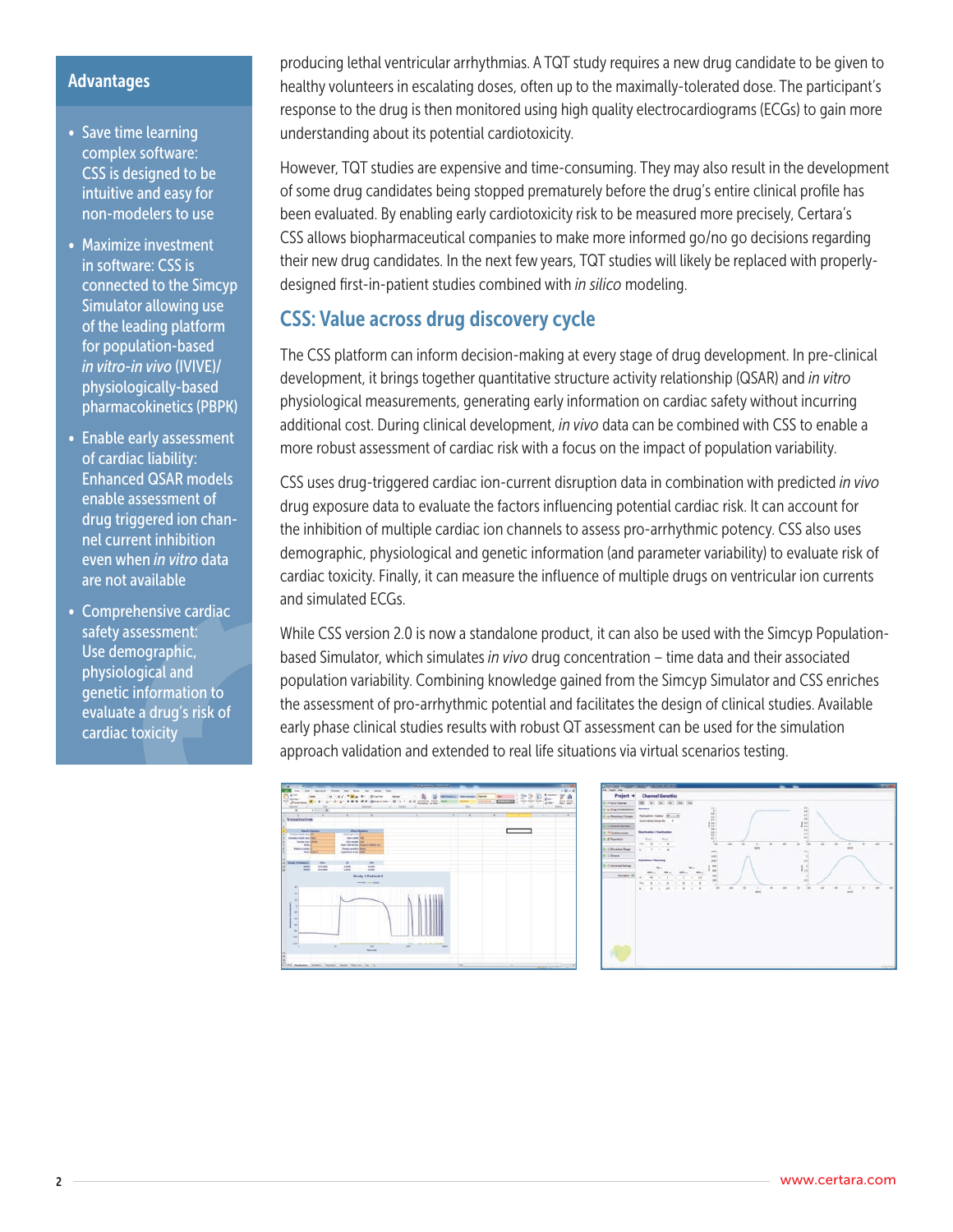# Evaluating the factors that influence drug cardiotoxicity

CSS uses models of human heart ventricular cells to mathematically describe cardiac cell electrophysiology. In addition to single cell simulations, CSS includes a one-dimensional (1D) fibre model that incorporates transmural heterogeneities in ionic currents between endocardial, mid-myocardial and epicardial cells. The output from the single cell model is an action potential describing membrane dynamics. Results from the one-dimensional fibre model are used to generate a virtual ECG for automatic calculation of its derivatives, including QRS, QT, J-T<sub>peak</sub>, and T<sub>peak</sub>-T<sub>end</sub>.

CSS can also be used in early stage drug development as a screening tool, even in situations where no *in vitro* data are available. Four independent models are available for the prediction of the inhibition of *in vitro* ion channels. All of the models for the IKr, IKs, INa and ICa currents were developed with artificial neural networks in conjunction with novel enhanced QSAR methodology. The latter combines molecular descriptors of the compound of interest with parameters relating to the *in vitro* assessment of a specific ion channel's inhibition.

Virtual clinical populations are generated to account for the impact of multiple demographic, physiological and genetic parameters. Default parameters are listed below; these can also be modified by the user.

| Parameter                            | <b>Sex Dependent</b> | <b>Age Dependent</b> | <b>Circadian Variability</b> |
|--------------------------------------|----------------------|----------------------|------------------------------|
| Cardiomyocyte volume                 | No                   | Yes                  | No                           |
| Cardiomyocyte electric capacitance   | No                   | Yes                  | No.                          |
| Sarcoplasmic reticulum volume        | <b>No</b>            | Yes                  | No                           |
| Left ventricle free wall thickness   | Yes                  | Yes                  | No.                          |
| Heart rate                           | Yes                  | Yes                  | No.                          |
| K <sup>+</sup> plasma concentration  | Yes                  | Yes                  | Yes                          |
| Na <sup>+</sup> plasma concentration | Yes                  | Yes                  | Yes                          |
| Ca <sup>+</sup> plasma concentration | Yes                  | Yes                  | Yes                          |
| hERG channel genetics                | <b>No</b>            | No                   | No.                          |
| Maximum current density              | Yes                  | No                   | No                           |

# CSS v2.0 offers new features including:

- Enhanced QSAR models for predicting drug-triggered IKr, IKs, INa and ICaL current inhibition based on automatically-calculated physical chemistry data (when *in vitro* data are not available)
- Prediction of population variability and drug-triggered physiology modifications
- Assessment of the potential impact of disease and genotype on ionic currents at the channel level
- An additional human left ventricular muscle cell model allowing for contractility assessment
- Up to seven chemical species (drugs, metabolites and other substances) can be simultaneously evaluated for interaction at the ion channel(s) level
- A new flexible, Excel-based tool to enhance visualization and analysis of simulation results

### System Requirements

CSS will run on PC hardware using any of the following:

- Vista (32 bit only)
- Windows 7
- Windows 8

Prerequisites for use include: Java Virtual Machine (1.65 and higher, 1.7 and higher preferable)

### Compatible Software

- SYBYL-X Suite
- Simcyp Populationbased Simulator